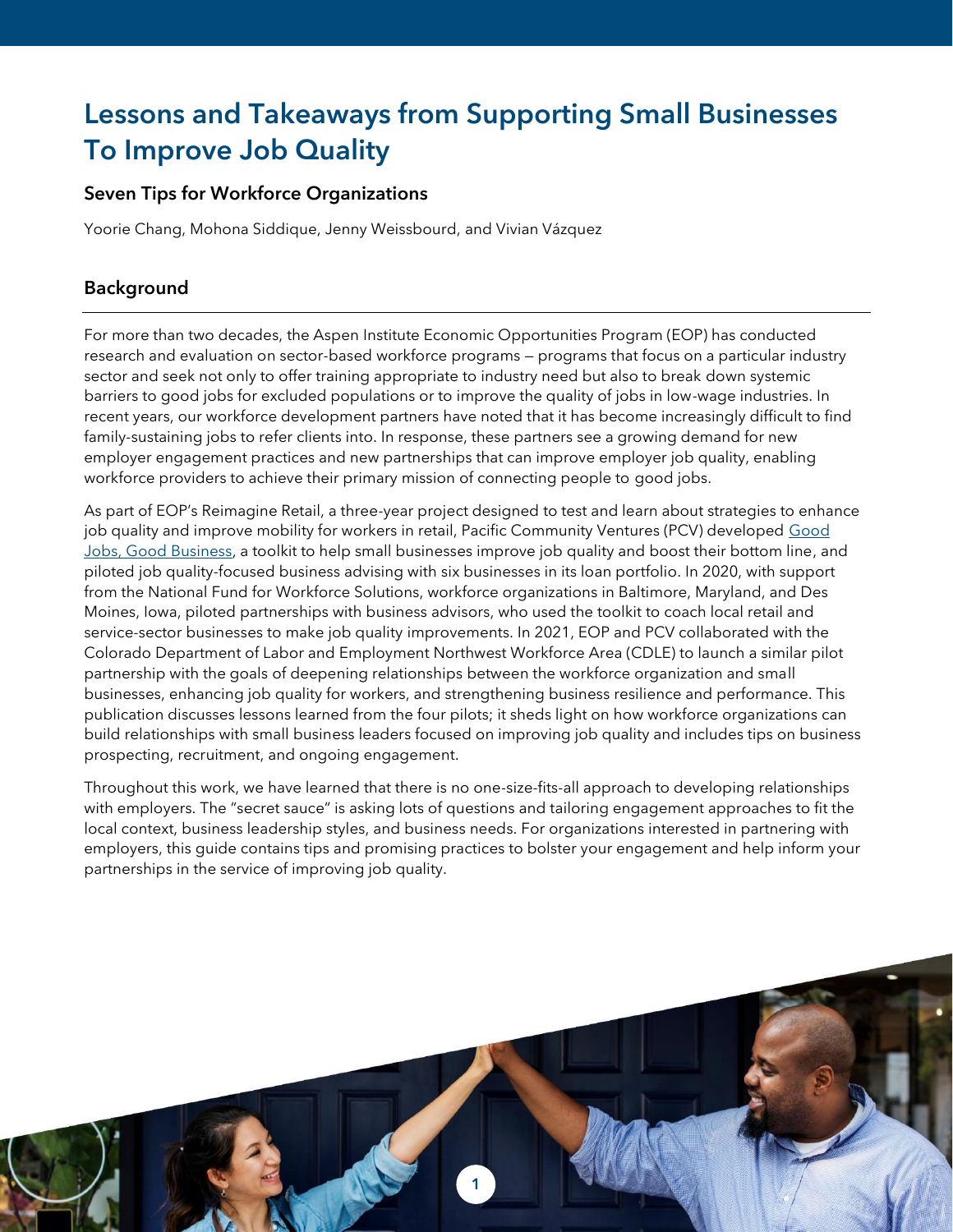# 1. Build a list of business prospects, starting with "first movers" and "warm handoffs."

An important first step to business engagement is to build a list of businesses in your community likely to be open to partnerships to improve job quality.

- When brainstorming a list of prospects, start with the businesses with which you already have relationships and see the potential for receptivity.
- Look for businesses that are "first movers" that is, those that have taken notable steps to improving job quality for their workers. We have learned that the businesses most eager to partner on job quality work tend to be the ones who are already interested in supporting their workers — for example, mission-driven food stores that source local products and want to have equally sustainable employment practices, or restaurants that hire workers in the neighborhood and care about contributing to community well-being. Look too for those businesses with the capacity to do the work and willingness to commit to making job quality improvements. Other businesses may be more likely to join the bandwagon once you can share other local success stories.
- Consider leveraging partners within your network who can facilitate warm handoffs and introductions to businesses. Do you have relationships with chambers of commerce, industry associations, high road business networks, or affinity groups for business owners who are women or people of color? If so, perhaps your existing networks can make referrals to specific companies that may be interested and a good fit. Pitch these intermediaries, and ask for their help; cold calls are unlikely to yield a strong response.
- If initial attempts to garner interest haven't been successful, larger blanket outreach efforts, such as hosting a public informational webinar or writing up a press release, could help you quickly reach a greater volume of potentially interested businesses. However, your capacity and target number of business partnerships should ultimately inform how extensively you broadcast opportunities.

2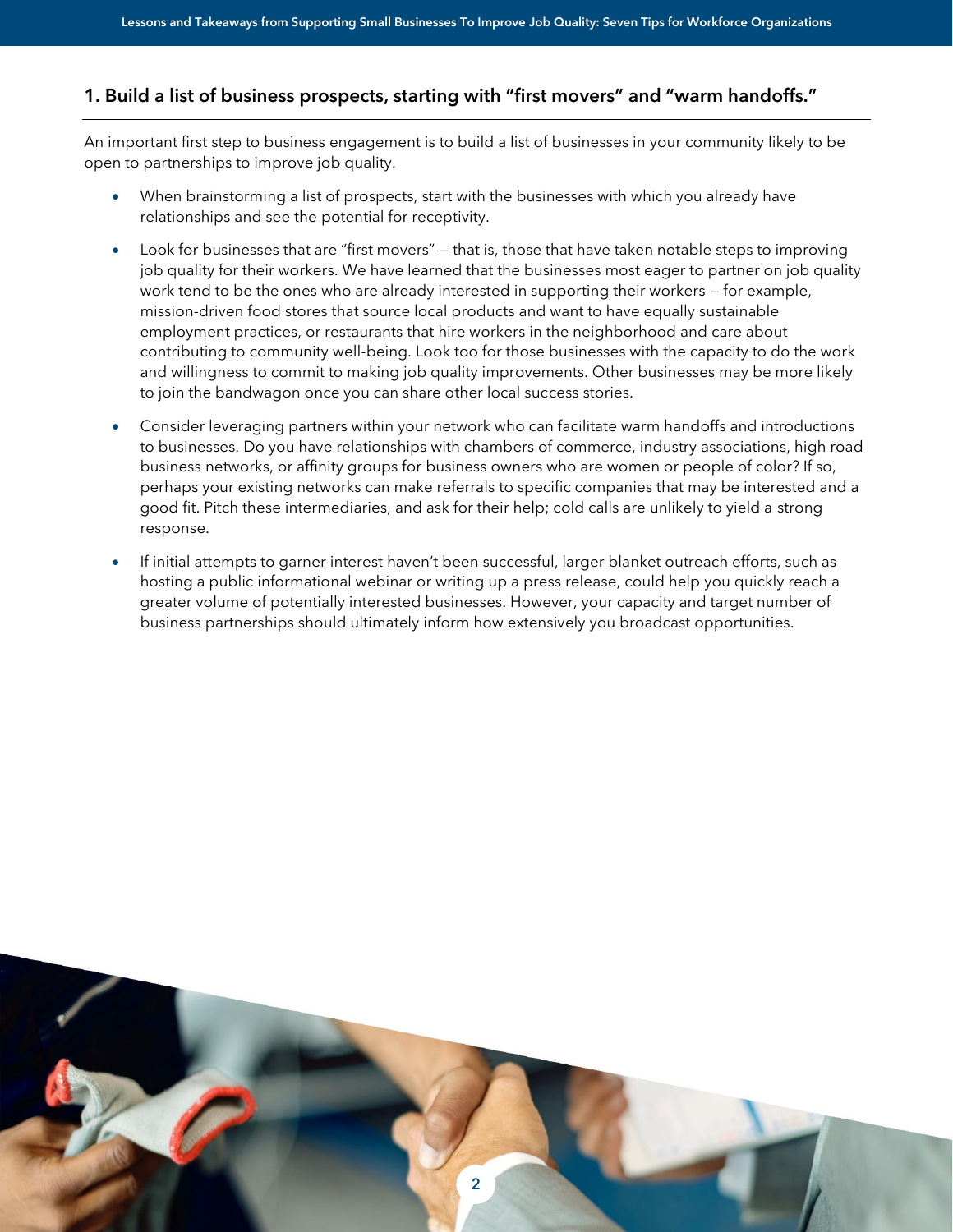## 2. Prepare for your first meeting.

Once you have identified a potential candidate for a partnership, it's time to meet with your prospective partner.

- Before you meet with businesses, use "intelligent prospecting":
	- · Do your due diligence, and research the business. Look at the firm's website, any media stories, and reviews on Yelp, Glassdoor, or Indeed. Check statewide job databases for frequent posters — a recurrent job posting could indicate a turnover problem. Talk to anyone you know who has worked at the business and draw upon any prior conversations you've had with the owner or workers you have referred there.
	- As you gather information about the business, keep in mind regional and industry trends, such as [wages and cost of living](https://livingwage.mit.edu/) in the area. Look through headlines in local news outlets or threads on social media, and utilize data available through state labor or workforce centers. Local chambers of commerce and municipal economic development organizations may be additional useful resources.
	- As you prepare, think about the tailored pitch you want to use for this particular business. Does it have a reputation as a good community partner that the pilot could help bolster? Does it have negative Glassdoor reviews that suggest high turnover, which the pilot could help address?
- Lead with questions that can help you learn what will resonate with the business, and then tailor your approach. EOP has developed a  $\Omega$ uestion Bank that you may find helpful to review as you prepare for your recruitment meeting.

#### From the Initial Email to the First Meeting: Business Engagement Tips

While recruiting businesses for the Good Jobs, Good Business pilot, workforce partners have found it useful to use a three-step engagement process: an email, a phone call, and then an in-person meeting.

Bring materials to your initial meeting to increase credibility and support immediate action. In these pilots, materials that workforce partners found helpful to share first via email and then at the initial meeting included:

- One-page pilot description: This document provided a description of the pilot and the overall goals
- Goal-setting worksheet: This worksheet shows how small businesses will concretely document their goals and plan of action in partnership with their advisors.
- Employee survey: In the first meeting, sharing the survey may be a helpful teaser about the kind of supports the business will receive through the pilot.

3

3

WELCOME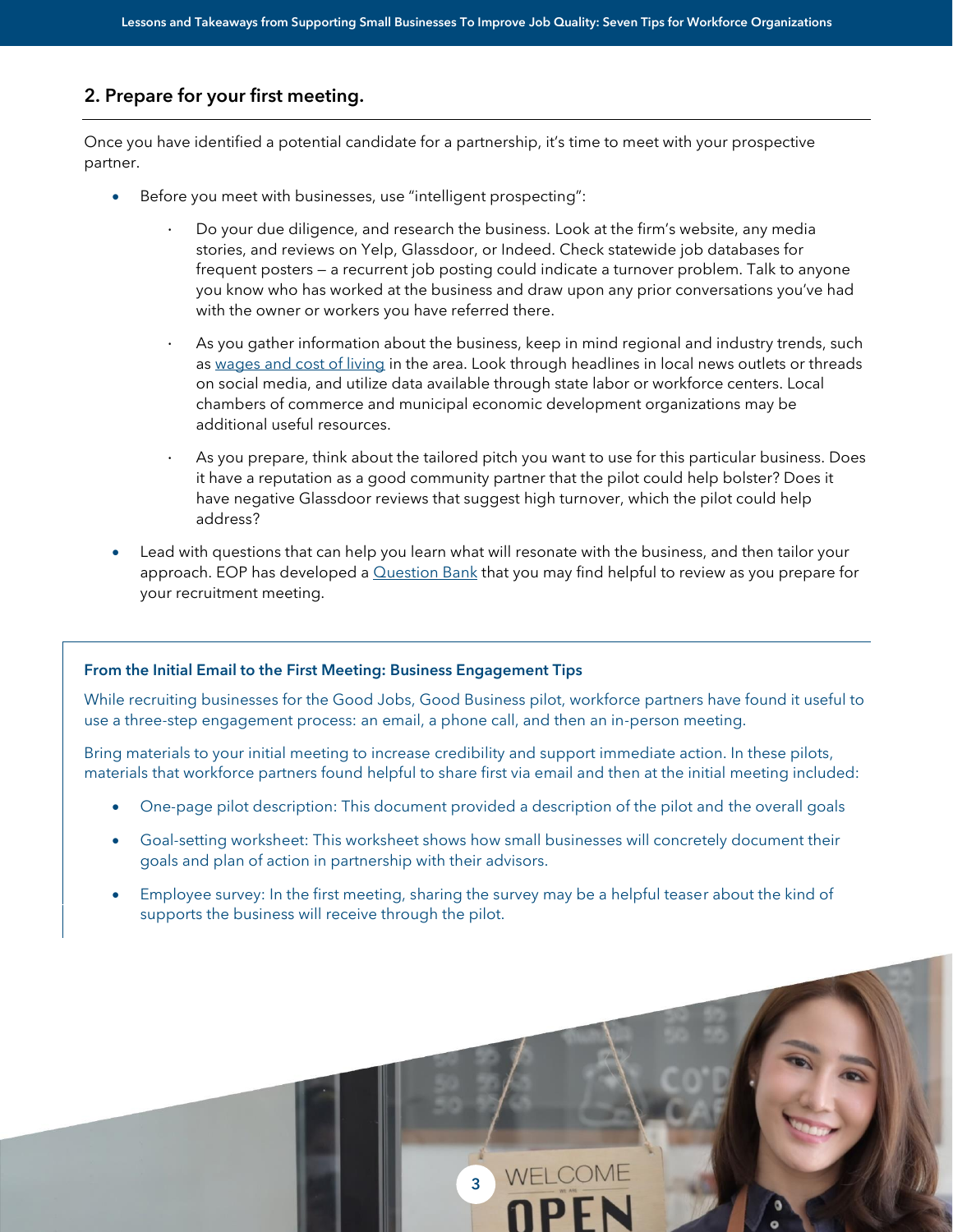## 3. Frame the business value of job quality improvements.

A growing number of stakeholders across the workforce development community are using job quality to refer to a specific set of employment improvements; however, this term may not be familiar to or resonate with every business owner. "We've found owners of small businesses have a lot of pride in their business and can be a bit defensive when you talk about improving the quality of jobs," one workforce organization shared. It can be helpful to explain to employers that jobs don't fall on a "good jobs/bad jobs" binary; rather, they fall somewhere along a continuum — and every employer can take steps to improve talent recruitment and retention. Based on what you learn from your preparation, think about how to frame your partnership goals in ways that will allow the employer to see the value of this effort.

- Use positive, asset-based framing to help engage business owners. Many small business owners want to do right by their workers and contribute to the community. Assume good intentions and look for ways to build on existing strengths. One partner's recruitment strategy focused on the idea that "we all know there's something that could be done to make jobs better." Some partners have found that terms such as employee investment, climate and culture, and thriving workforce resonated better with business owners in initial conversations. Contextualize observations within general trends you are seeing across business communities, be mindful about sensitivities, and adapt your language as needed.
- Discuss job quality improvements in terms of how they could help boost businesses' bottom lines. Connect businesses' top concerns to potential solutions, by demonstrating, for example, how increasing productivity and job satisfaction can save businesses thousands of dollars a year by reducing turnover.
- It may be helpful to state up front that job quality isn't only about pay. Many small businesses especially those in the retail and service sector — operate with low margins. Business owners may not feel they are in a position to raise wages; however, there are many simple, cost-effective ways these firms can upgrade jobs for their workers and strengthen business performance — from formalizing job descriptions to strengthening training and employee engagement. These can raise productivity and open the door to conversations about pay increases over time.
- Keep in mind that not all business owners are the same. Some respond to the moral case around job stability; others may focus on how talent attraction and retention can strengthen the bottom line. Unless you have a clear picture of a business owner's interest in the pilot, you may want to link job quality to business benefits (e.g., retention, engagement, recruitment) as well as community impact. Throughout the pandemic, business owners have been particularly interested in how job quality efforts can help them to attract and retain workers.

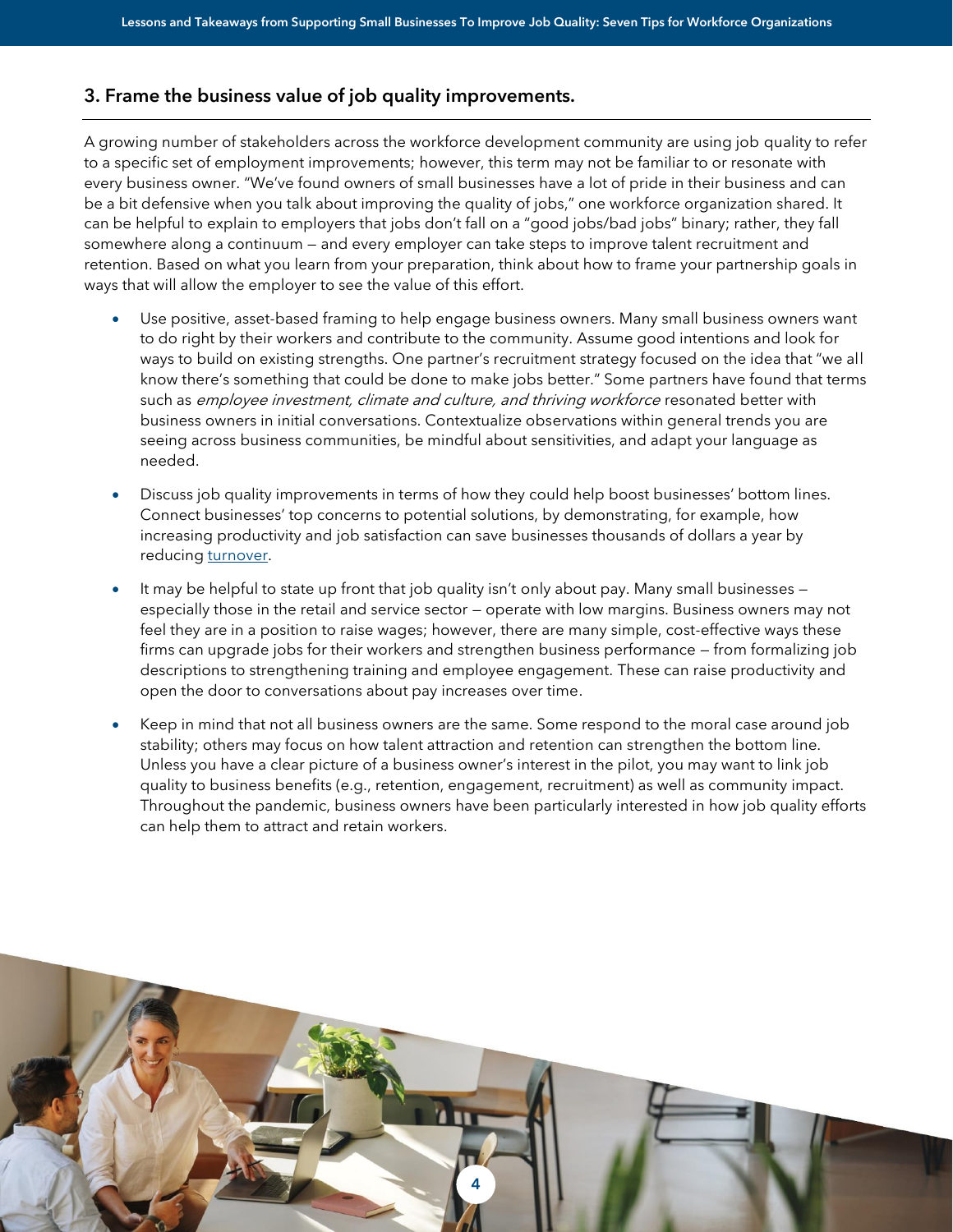#### 4. Share the many ways that businesses can engage with the workforce system.

Many small business owners are not familiar with the public workforce system and how they can tap into it to recruit, hire, and train talent. Workforce organizations bring important skills, experiences, expertise, and perspectives to partnerships with businesses, which could benefit both employers and their workers. As one workforce professional shared: "I always lead [with who we are and what we do] as a workforce intermediary, because that helps [business owners] understand that I'm working with both the employer and the employee to benefit both parties." Make business owners aware of the value that workforce organizations hold.

- One business owner noted that workforce professionals aren't just experts in training they are also specialists in the experience and perspectives of the workforce. They know what workers need to support retention: "I love the approach of workforce development that is focused on keeping workers happy and in their jobs."
- One workforce provider brought value to small businesses by sharing local labor market information to help the business understand how its wages compared with those of competitors: "Last night I was online, looking at wages…here in [our state] and our [local] areas. Being able to give [business owners] the data that they don't know where to find is going to help [with recruitment]."
- Across pilots, businesses noted that local workforce organizations made them aware of valuable community resources and organizations that enabled them to better support their workers.

One important role that workforce organizations can play in job quality efforts with small businesses is administering [worker surveys](https://www.aspeninstitute.org/publications/centering-worker-voice-in-employer-engagement-and-program-design-a-tool-for-conducting-worker-surveys-for-workforce-organizations/) and/or [focus groups.](https://www.aspeninstitute.org/publications/centering-worker-voice-in-employer-engagement-and-program-design-a-guide-for-workforce-organizations/) During recent pilots, business owners have expressed that they greatly value having a third party administer and analyze worker surveys: "She helped facilitate an employee engagement survey that was amazing." The survey helps to pinpoint the business' strengths and growth areas related to talent management (and can be used to identify the right focus for the pilot). As one partner explained, sharing the survey "gets [businesses] engaged and excited about areas that they can grow… If they're not ready to delve into those questions, they're not ready for this program yet."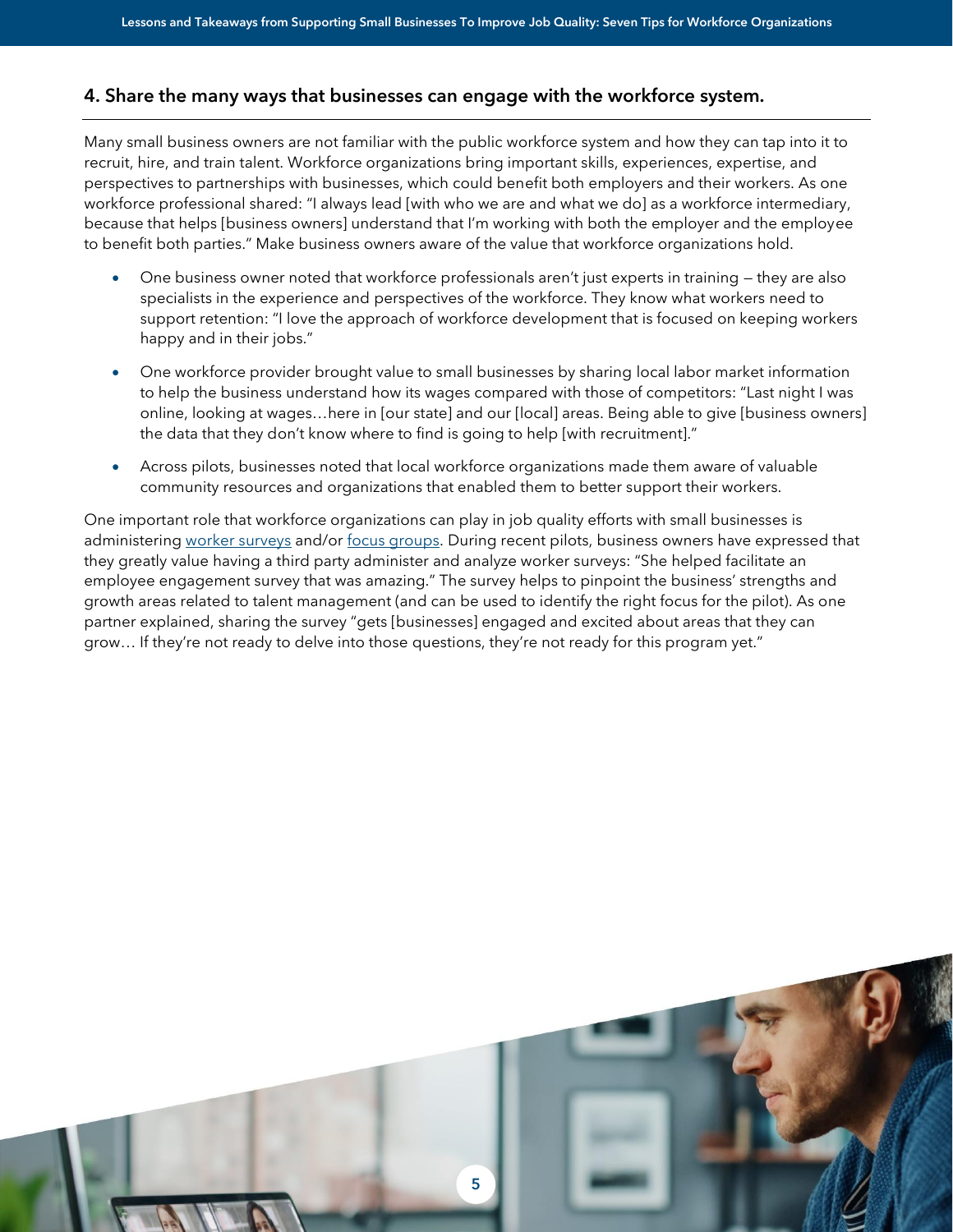## 5. Explain the benefits of business advising for small businesses.

Many human resource and independent business consulting services offer coaching and feedback on an array of aspects of business operations; however, smaller businesses — especially those with leaner management structures and limited human resources capacity — can reap specific rewards by engaging in a business advising relationship with a local workforce organization. Workforce organizations know the local context as well as the regional connections and resources available to address businesses' needs and concerns. For small businesses looking to build trust with local thought partners, workforce organizations can provide meaningful, practical support and guidance for implementing job quality changes.

- Businesses in previous pilots have shared what drew them to engage with workforce organizations and advisors. Here are the kinds of support they were looking for in an advising relationship:
	- · "Mentors, and information and guidance on how best to be managers."
	- Thought partners providing structured support for long-term planning toward business objectives (owners note that it can be hard to find time to do this work without help).
	- · Support with documenting basic operations and standard operating procedures (i.e., recruitment and hiring practices).
	- Support with accessing resources during the COVID-19 shutdown.
- Businesses in previous pilots have shared what they ultimately valued in the advisory relationship, at the conclusion of the pilot:
	- Advisors sharing resources and connections (e.g., to workforce partners or employee support resources): "She came up with a lot of resources and things for us to look at. She helped us reach out to people and connected us to people."
	- The experience of receiving tailored, one-on-one support from an outside advisor; one participant noted that "to have an external perspective was really helpful."
	- Having a thought partner "to bounce ideas off to get a second opinion has been very beneficial."

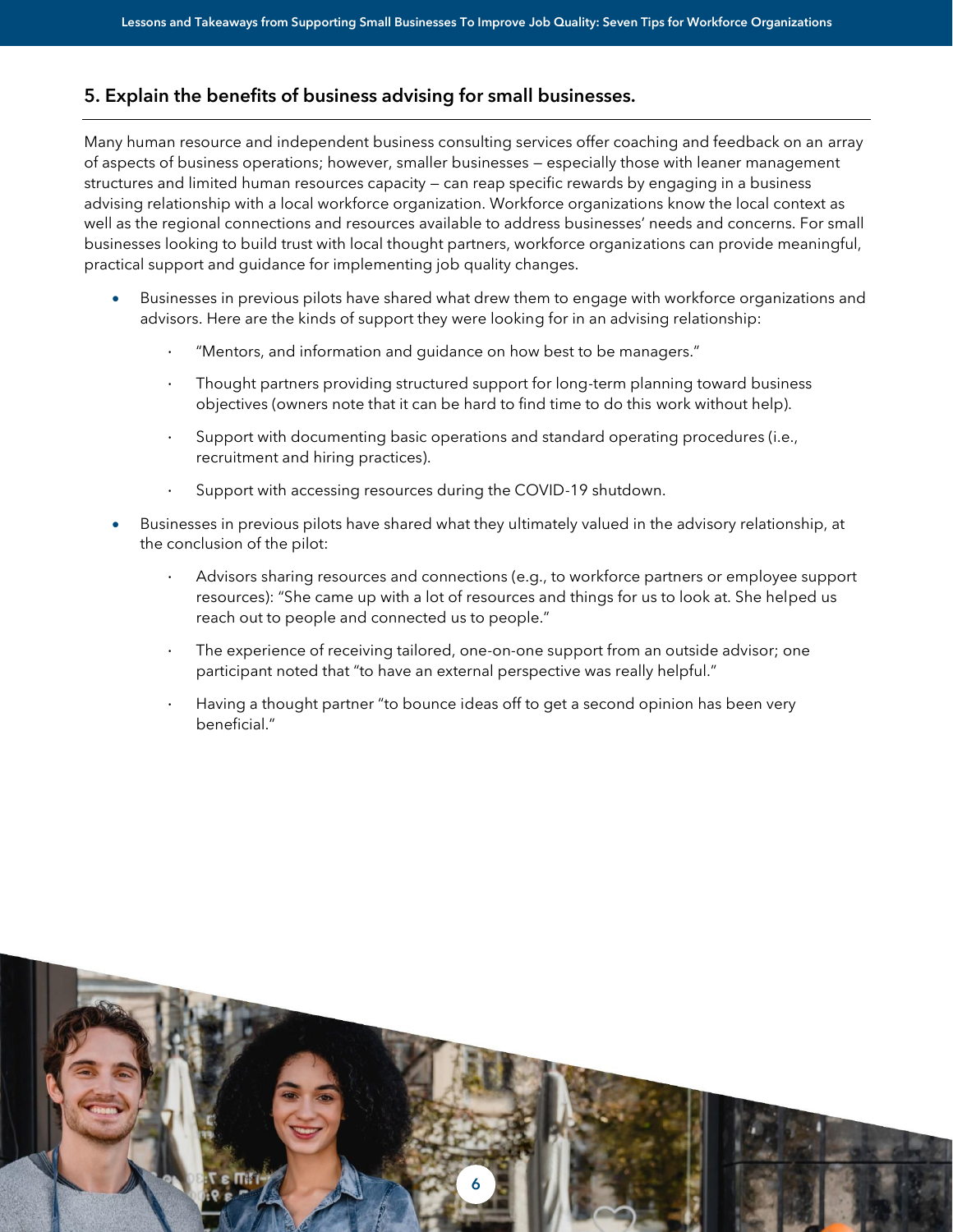#### 6. Ensure businesses are a good fit.

Keep in mind that you are not only recruiting the businesses but also ensuring that they're a good fit for the work. As you're weighing whether a business is a good fit, you must be sure that the business owner or decision maker is bought-in. As one partner explained: "If [the owner] can't get to that next point where you can have a phone conversation about it, then how are they ever going to work the program and delve into it?" Factors you may want to consider as you assess fit include:

- Prior baseline understanding of job quality
- · Openness to receiving feedback from employees
- · Current operational capacity
- · Willingness to commit to doing the work
- Communicate up front what the work will look like and what you are hoping to achieve with the business, so that everyone is on the same page in terms of expectations. As one partner explained, "[We told the businesses] 'This is a time commitment, but here's what it looks like and what we're hoping to achieve.' To me, that felt like we were being transparent. Everybody knew what this was going to take and how long this was going to go for."
- It is important to be transparent about commitment from the beginning to avoid potential misperceptions and both parties investing too much time in a project that may not ultimately move forward.

#### Making Job Quality Improvements: Small Steps to Big Changes

One of the foremost aspects of job quality that employers consider is wages. For business owners who don't feel they can increase wages, pay and compensation can feel like a roadblock to committing to job quality changes. But there are many meaningful improvements business owners can make in the immediate and short term that set them up to make bigger job quality changes in the long run.

During the pandemic, some of our business-owner-partners initially joined the Good Jobs, Good Business pilot to focus on "strategic growth to engage and retain our team" and to address such concerns as supporting employees in this time of great stress. However, we saw businesses that began by focusing on low-cost, lightlift interventions — like increased training — become able to tackle larger goals such as strengthening wages and benefits over time. Read more about business owners' experiences in [past pilots](https://www.pacificcommunityventures.org/success-stories/batter-bakery/) here.

7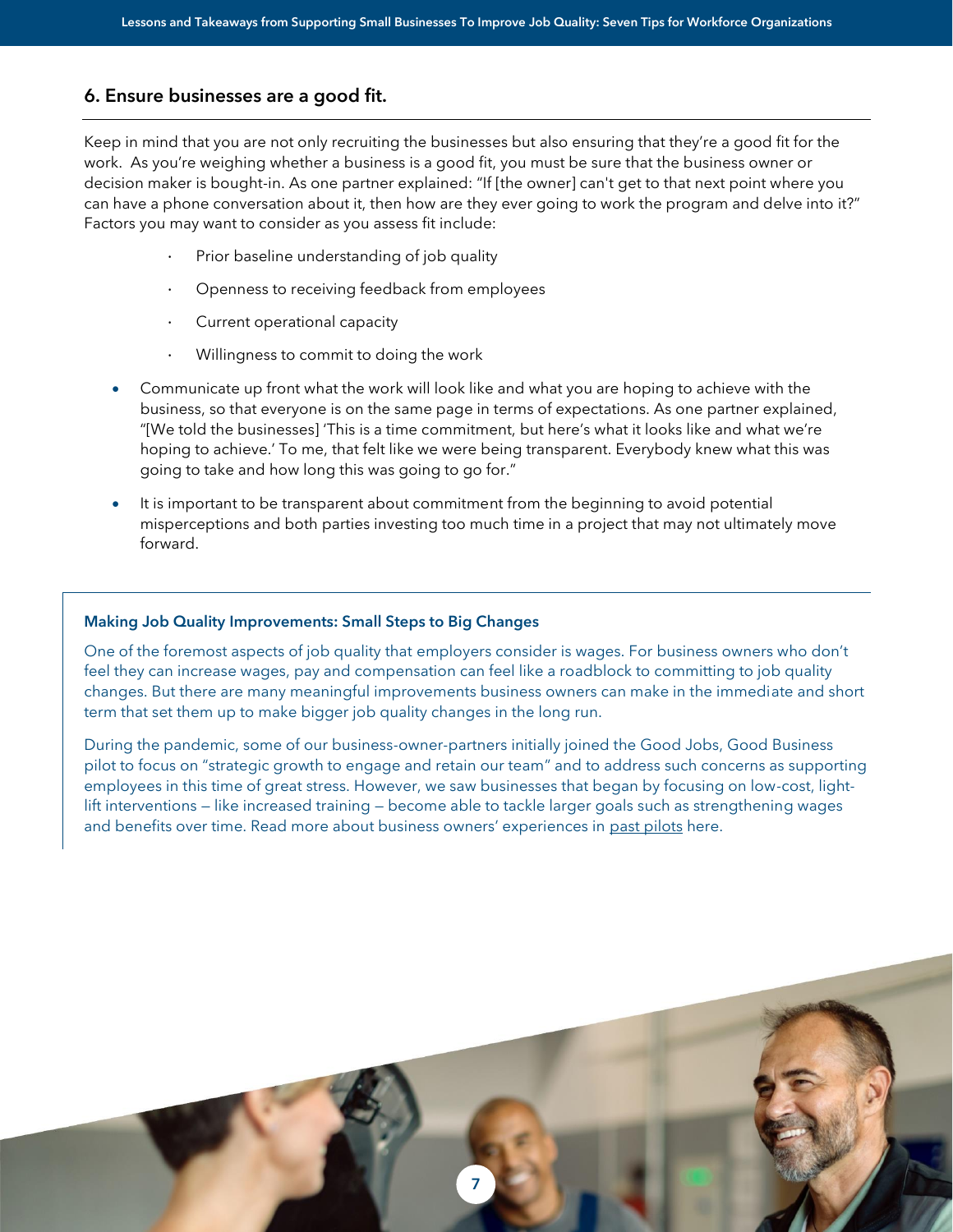#### 7. Establish expectations around roles and follow-up communication.

Despite best intentions and interests, the realities of running a small business can quickly take precedence for business owners. Building into your timeline follow-up with partners can help keep your partnership on track.

- Be mindful of challenges such as seasonality of staffing, pandemic-related matters, and general business operations, which small businesses in particular have to contend with. Across pilots, workforce organizations indicate initial interest but then a necessity for follow-up: "Employers have shown engagement around the process on the calls and site visits, but then following up and completing action items have created delays and lag time."
- Have open discussions with your partner about scheduling. Try to get a sense up front of when businesses may be busiest, and work around that schedule. For example, a hotel may be busier during the summer holidays but have more time to dedicate to the project with the arrival of fall. A regular check-in call — even for just 20 to 30 minutes once a month — could help keep communication ongoing and build motivation and accountability into the process.
- Consider financial or other incentives, which can help motivate business partners to meet deadlines and advance job quality work when they are juggling multiple priorities.
- Be transparent about how long the process will take, and establish expectations surrounding involvement for all parties — for example, "It's going to be a six-month process; I'm going to be here to walk you through it and utilize the resources that are available through PCV and the research, to help answer questions in the different areas that you go into."
- During recruitment, consider leveraging the reputation of local sponsors (e.g., United Way) and national partners (e.g., The Aspen Institute and PCV) to give the pilot credibility, demonstrate its value, and explain the positive press coverage that may come from participation (e.g., being featured in webinars, articles, and case studies).
- Establish a structure for the partnership and communication, and tailor it to the business' preference if possible (e.g., set up a standing monthly check-in with accompanying paper documentation). As early as possible, ensure that the appropriate point people are designated to manage follow-up communications and track processes.

8